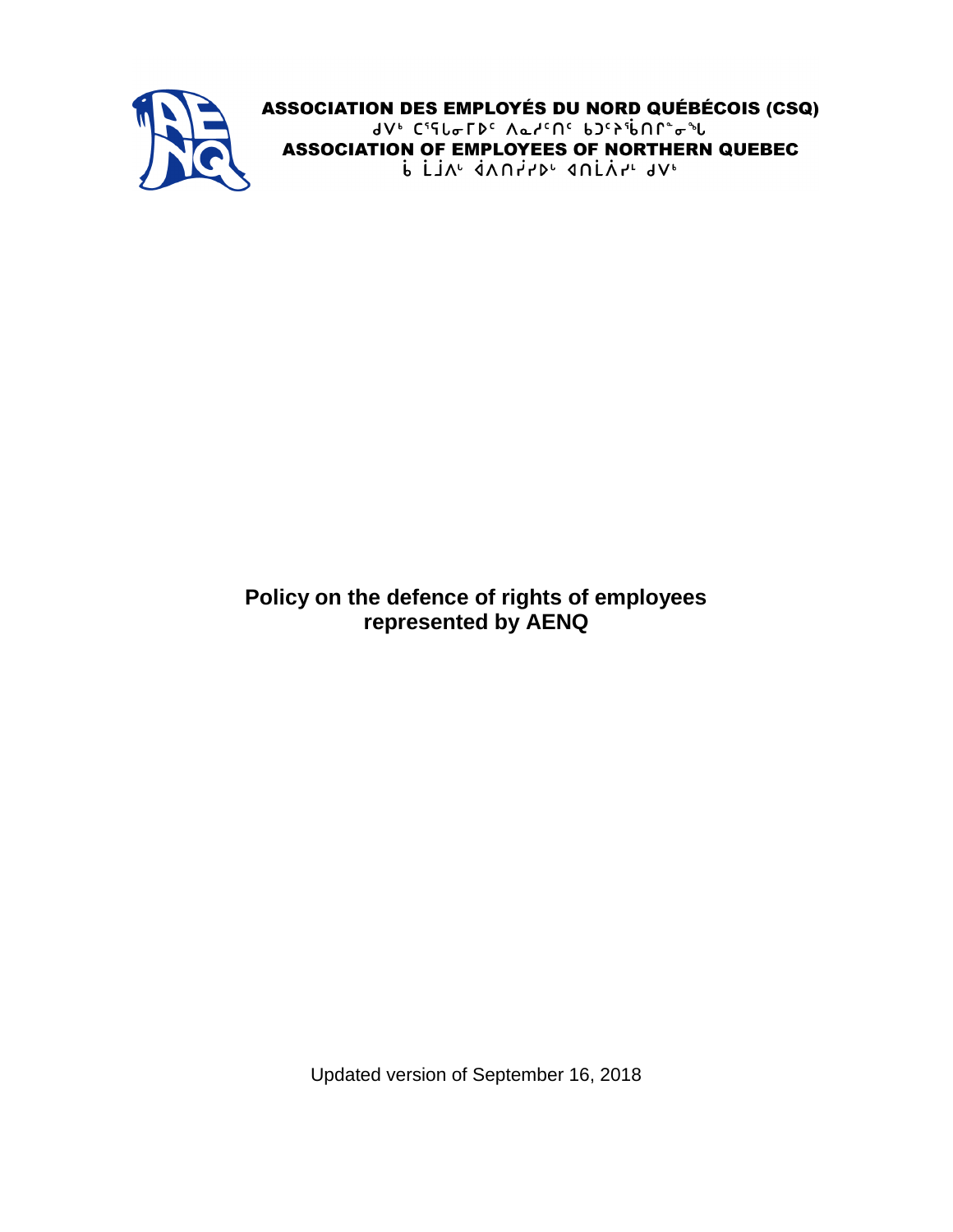## **Policy on the Defence of Rights of Employees represented by AENQ**

## **1- General Principles**

It is AENQ's firm intention to provide the employees it represents with the best defence possible within the limits of its financial capacity and with proper regard for the statutory powers of its assemblies, its legal obligations and its policies.

The Labour Code requires AENQ to defend employees in the certified units that it represents in the exercise of their rights under the collective agreements, the Labour Code and the Canada Labour Code.

AENQ's by-laws go beyond this rigid legal obligation by stipulating that the goal of AENQ is the "…defence and the promotion of the professional, economic and social interests of its members, the negotiation and the application of the collective agreements, all this taking into account the characteristics of Aboriginal contexts, including the ones arising from the James Bay and Northern Quebec Agreement."

The defence of employees, within the framework of the application of the collective agreement, clearly involves significant costs for AENQ, but those costs are justified. In applying the collective agreement, AENQ will continue to provide representation for employees before the appropriate tribunal whenever a right is in question.

However, employees may become involved in legal proceedings, such as administrative, civil or criminal proceedings, outside the framework of the collective agreements. Employees involved in legal proceedings unrelated to the collective agreement may request financial assistance from AENQ.

It may happen that the services of an expert may be useful in a particular case. Employees wishing to have recourse to an expert's services may also request financial assistance from AENQ.

As the human and financial resources available to AENQ are limited, the Association will pay from a special fund the legal costs of representing employees who become involved in actions not related to the collective agreement, in accordance with the following guidelines.

## **2- Eligibility criteria**

#### **A. In the case of actions not related to the collective agreement**

The Executive Committee must consider the following elements when deciding whether or not to pay a member's legal costs:

- the incident is related to the employee's job or duties;
- the incident occurred during or as a result of the employee's duties;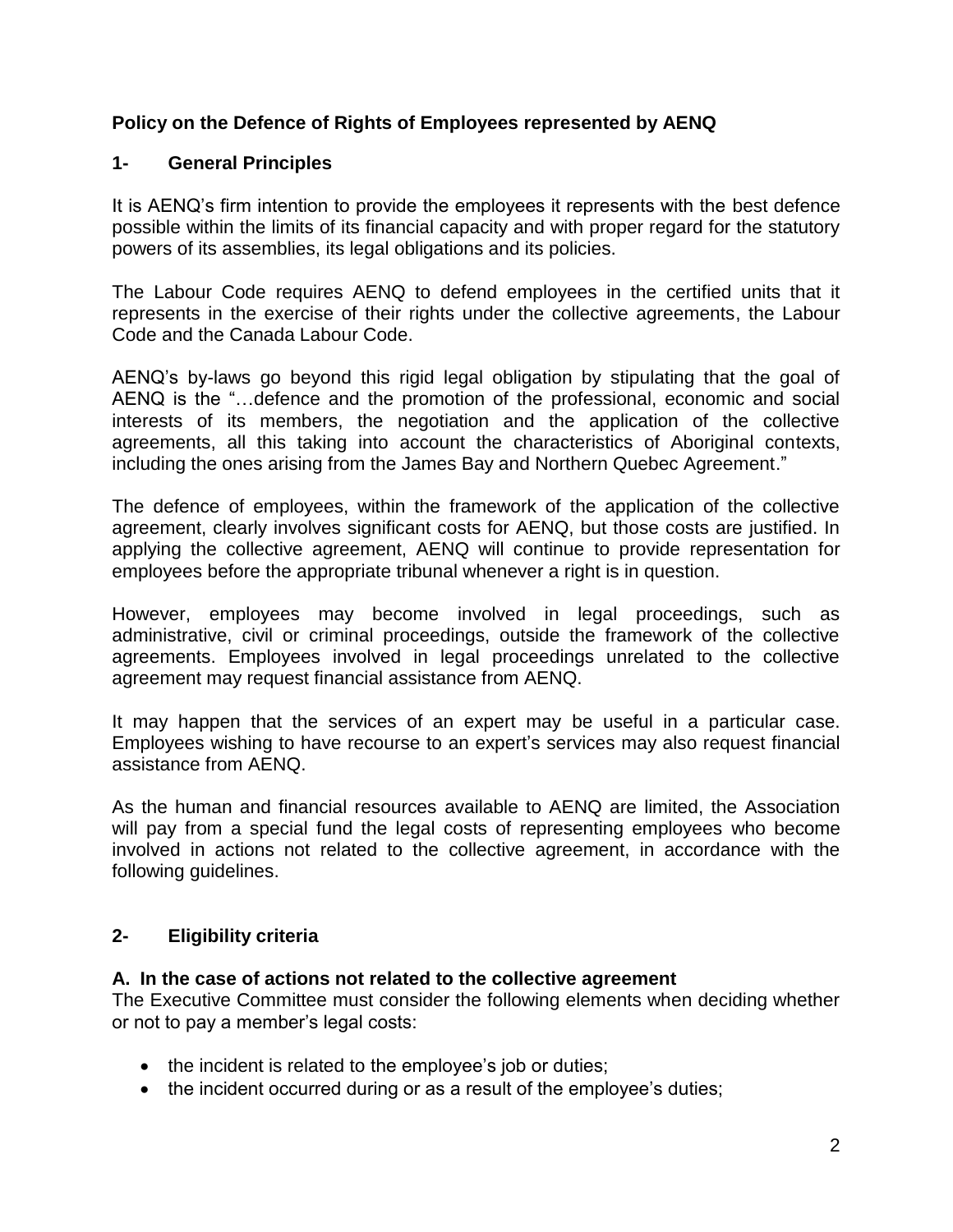- the possible impact of the incident on the employee's continuing employment;
- the benefit for all employees covered by the bargaining certificate;
- the extent of the employee's responsibility in the matter;
- the potential economic consequences for the employee;
- the relevant elements of the employee's past history;
- $\bullet$  the provisions of Sections 4, 5, and 6 of the present policy;
- the possibility that the employee has been "framed" or is the object of a conspiracy.

#### **B. For an expert opinion in the case of actions related or unrelated to the provisions of the collective agreement**

Fees for an expert opinion are those incurred by recourse to the professional services of a doctor, a lawyer specialising in another field than labour law (taxation, immigration, etc.), an accountant or any other specialist providing services that are not customarily provided by the Association.

While AENQ is never obliged to provide the services of an expert in pursuit of an action, it may from time to time do so and assume the related costs, in whole or in part. However, AENQ will never assume the costs for more than one expert per specialty for a given case.

The Executive Committee should consider the following elements in taking a decision to assume the cost of an expert opinion in the case of a member:

- the need for an expert in order to evaluate the chances of success of a case;
- the need for an expert in order to present satisfactory evidence;
- the benefit of all employees covered by the bargaining certificate;
- respect for the provisions of Sections 4, 5, and 6 of the present policy.

In order to be considered by the Executive Committee, a request must include all information necessary to make a decision, including a summary of the reasons for the request and an estimate of the costs of the expert opinion.

## **3- Types of involvement**

AENQ will not assume any cost nor offer any support in the case of incidents that are not related to the performance of an employee's assigned duties and/or if the events at the origin of a suit are of a strictly personal nature.

**A. Administrative commissions and tribunals** (not related to the application of the collective agreement)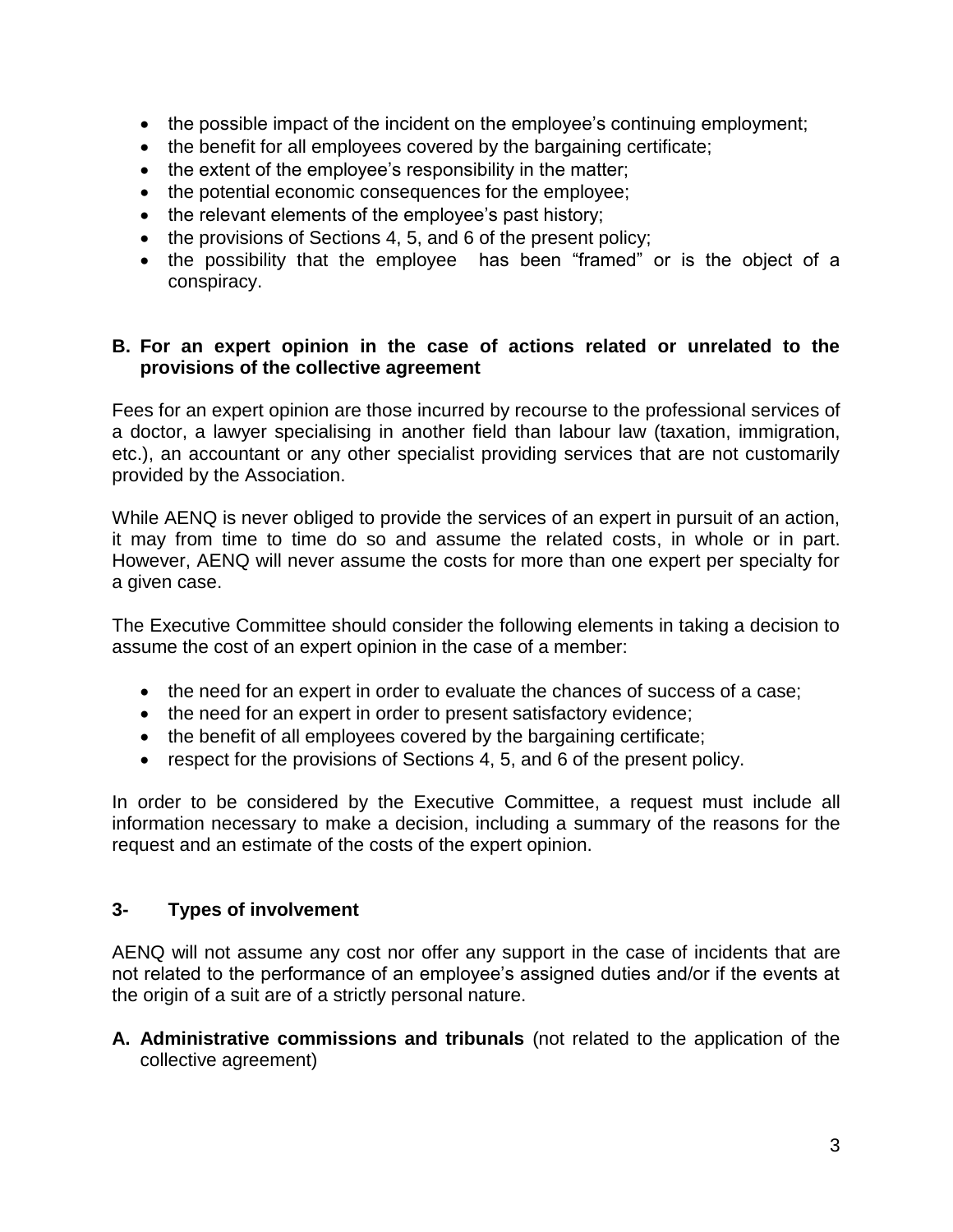Even if it is not a party to the dispute, AENQ will, upon approval by the Executive Committee and subject to the criteria in Section 2 of this policy, assume the defence of employees in one of its bargaining units who make a request. The Executive Committee may decide to help an employee involved in proceedings unrelated to rights provided for in the collective agreement, and this in conformity with the present policy.

Notwithstanding the above, industrial-accident and occupational-disease cases will be assumed by AENQ, unless the Executive Committee, considering the eligibility criteria in Section 2 of the present policy, decides otherwise.

## **B. Civil suits**

#### *Suits brought against an employee*

Under the terms of collective agreements, the employer must assume the case of an employee whose civil responsibility might be at issue because of the actual performance of his or her duties.

If the employer assume the case, AENQ, after Executive Committee decision, can take the legal means needed to ensure that the employeur respect their commitment and assume it properly.

### *Suits brought by employees*

When there is no recourse to the grievance procedure, the Executive Committee can decide to assist an employee who is initiating civil proceedings associated with the performance of his or her duties.

#### *Personal suits between employees*

AENQ will not become involved in civil suits between two employees.

AENQ will not pay any costs related to a judgement brought against an employee by a tribunal as a result of a civil action.

#### **C. Criminal suits**

As the parties to the dispute are the Crown and the employee, AENQ has no strict obligation in the case of a criminal trial.

AENQ may become partially or completely involved if and only if the Executive Committee, having studied the matter, determines that responsibility arises from the fact or the circumstance of performance by the employee of his or her duties, or if responsibility is associated with the position or the duties of the employee.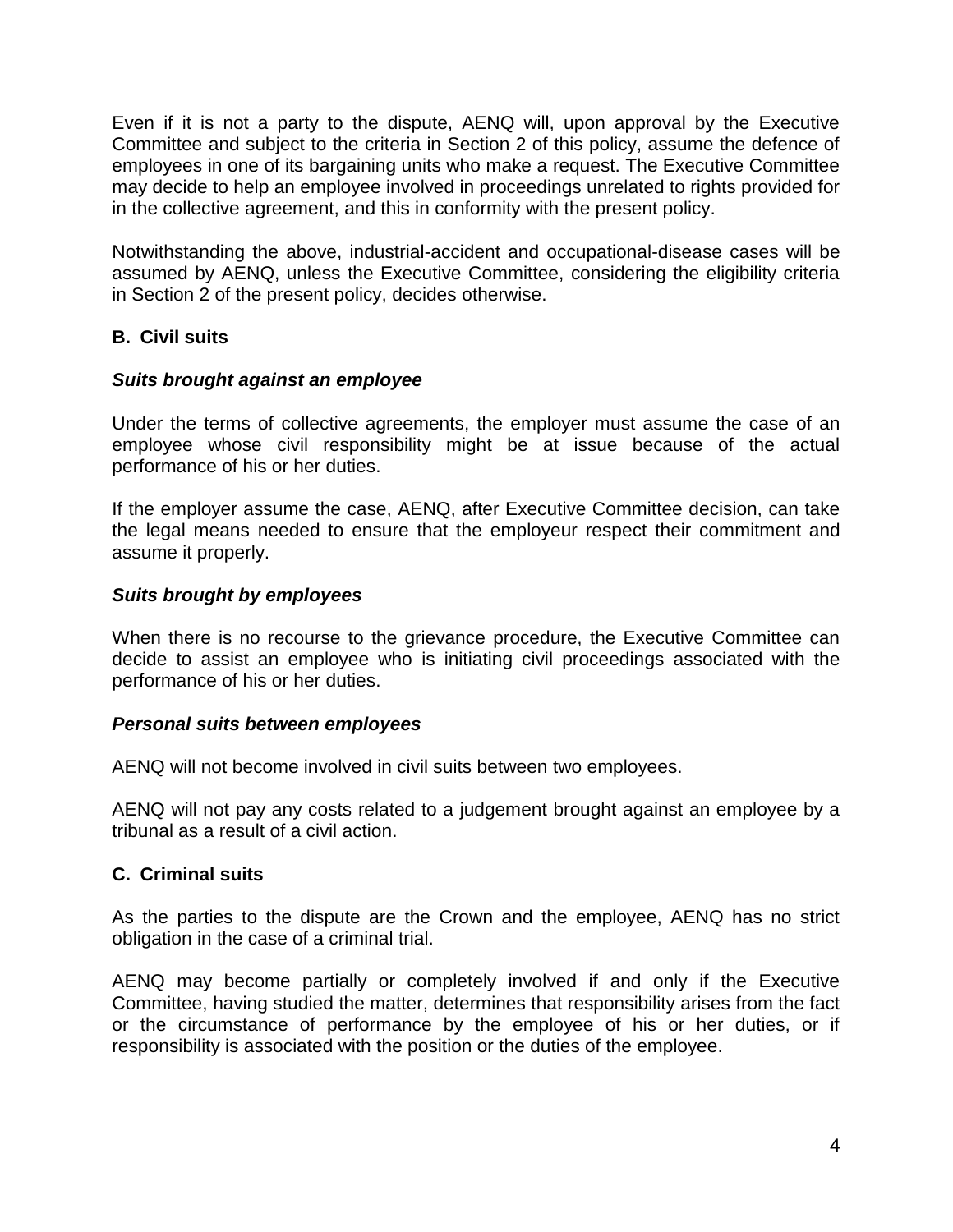AENQ will render a decision after studying the case and the opinion of its legal advisor. The Executive Committee will then decide whether or not it will assume the employee's defence in conformity with the present policy.

Under no circumstances will AENQ pay any fines for employees who are found guilty by a criminal court.

AENQ will not become involved when an employee admits his or her guilt.

## **4- General provisions**

In all of the cases provided for in Section 3 of this policy, the Executive Committee of AENQ can terminate financial assistance at any time.

An employee can request an interview with the Executive Committee before it takes a decision about defending his or her rights, and another to request review of a decision not to initiate or to terminate a proceeding. The Executive Committee can decide that such interviews be conducted by telephone.

When it decides not to assume the defence of an employee, the Executive Committee will ask for the written recommendation of the resource person responsible.

The fact of declaring an employee eligible for support under the terms of this policy does not imply any obligation to continue that support until such time as the case is concluded.

## **5- Control of the dossier**

In any case in which AENQ is assuming costs, the Association will ensure that it maintains control of the dossier, primarily by:

- exercising its decisional and supervisory powers;
- **e** ensuring the cooperation of the employee involved;
- choosing the resource person or lawyer, OR accepting, in writing, the employee's choice;
- periodically evaluating the dossier and its progress.

## **6- Terms and conditions of support**

In all cases, the employee must sign an agreement with AENQ.